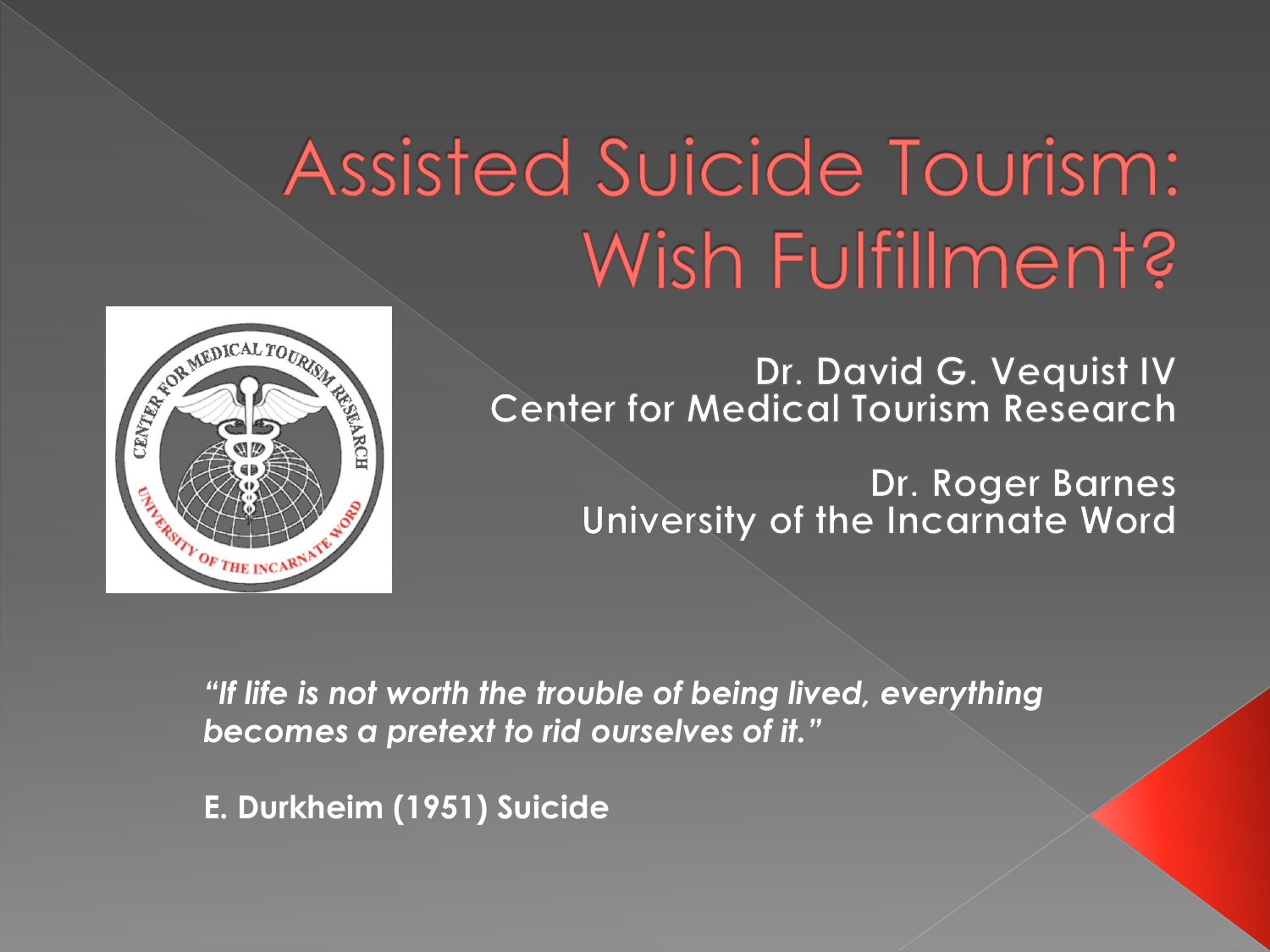## Ripped from the headlines

| 2 http://news.yahoo.com/s/ap/20100619/ap_on_he_me/eu_britain_patient_deaths/print;_ylt=ArpOzsnNhED_Te3LREJVZfla24cAj_ylu=X3oDMTBvajZzaTFyBHBvcv ▼   2   2   2   2   3   Google<br>$\leftarrow$<br>Favorites Tools Help<br>File<br>Edit<br><b>View</b><br>$-60^\circ$<br>26 內 日 6 日<br>10<br>₩<br>My Apps<br>$\mathbf{Q}$<br><b>WEB SEARCH</b><br>x.<br>Ø<br>▙▟<br>О<br>Sign in<br>x<br>bing<br>Video<br>77°F<br>Stocks<br>Autofil<br>Private<br>News<br><sup>88</sup> Check + aa Translate + E AutoFill + A<br>$\mathbf{F}$ $\mathbf{R}$ Search<br>Sidewiki *<br>C. Share *<br>$\times$ Google<br>Sign In 1<br>个・∆・□ … ・ Page・ Safety・ Tools・<br>P Favorites<br><sup>3</sup> Print Story: UK doctor admits he helped patients die -<br><b>YAHOO!</b> NEWS<br><b>E</b> PRINT<br>Back to story<br>UK doctor admits he helped patients die<br><b>Associated Press</b><br>By RAPHAEL G. SATTER, Associated Press Writer<br>Sat Jun 19, 7:20 pm ET<br>REAL PROPERTY OF REAL PROPERTY.<br>LONDON – A British doctor who admitted shortening the lives of nearly 20 patients — including his own son<br>- may yet face charges, British investigators said Saturday.<br>Howard Martin, 75, was cleared in 2005 of murdering three patients with fatal doses of pain killer. But he has<br>since had his license revoked and now a dramatic confession to a national newspaper has prompted police<br>and prosecutors to consider reopening the case against him.<br>Martin, whose videotaped confession was carried Saturday by the Daily Telegraph newspaper, said he had no<br>regrets, claiming he acted out of "Christian compassion" to end the suffering of pain-stricken patients.<br>"My conscience is clear, I don't have anything to fear," he said in an interview from his home. Describing his<br>$\sigma_{\rm F}$ the inc<br>decision to end the life of his son, Paul, who was suffering from cancer before his death in May 1988, he<br>said: "What more could I do for him other than make sure he had dignity?"<br>But Britain's General Medical Council differed, calling Martin's behavior "completely unacceptable" and saying<br>that in some cases there was no proof the patients were suffering.<br>And while many of the 18 patients he injected had only days to live, at least one patient - 74-year-old Harry Gittins - could have recovered from esophageal cancer<br>had Martin not administered 200 milligrams of diamorphine the day before he died.<br>Martin then lied to the family, telling them that Gittins' cancer had spread, the council ruled.<br>$\frac{1}{2}$ + $\frac{1}{2}$ 100% +<br>$\bigoplus$ Internet<br>Done<br>Start   e 3 Intern > 2 Adobe > c droid x - Y   C RealPlaye   @ Microsoft   <br>RealPlaye<br>Q<br>Search Desktop<br>$\sqrt{2}$<br>KGD JOGET O |  | Print Story: UK doctor admits he helped patients die - Yahoo! News - Windows Internet Explorer | $-10x$   |
|------------------------------------------------------------------------------------------------------------------------------------------------------------------------------------------------------------------------------------------------------------------------------------------------------------------------------------------------------------------------------------------------------------------------------------------------------------------------------------------------------------------------------------------------------------------------------------------------------------------------------------------------------------------------------------------------------------------------------------------------------------------------------------------------------------------------------------------------------------------------------------------------------------------------------------------------------------------------------------------------------------------------------------------------------------------------------------------------------------------------------------------------------------------------------------------------------------------------------------------------------------------------------------------------------------------------------------------------------------------------------------------------------------------------------------------------------------------------------------------------------------------------------------------------------------------------------------------------------------------------------------------------------------------------------------------------------------------------------------------------------------------------------------------------------------------------------------------------------------------------------------------------------------------------------------------------------------------------------------------------------------------------------------------------------------------------------------------------------------------------------------------------------------------------------------------------------------------------------------------------------------------------------------------------------------------------------------------------------------------------------------------------------------------------------------------------------------------------------------------------------------------------------------------------------------------------------------------------------------------------------------------------------------------------------------------------------------------------------------------------------------------------------------------------------------|--|------------------------------------------------------------------------------------------------|----------|
|                                                                                                                                                                                                                                                                                                                                                                                                                                                                                                                                                                                                                                                                                                                                                                                                                                                                                                                                                                                                                                                                                                                                                                                                                                                                                                                                                                                                                                                                                                                                                                                                                                                                                                                                                                                                                                                                                                                                                                                                                                                                                                                                                                                                                                                                                                                                                                                                                                                                                                                                                                                                                                                                                                                                                                                                            |  |                                                                                                | $\rho$ . |
|                                                                                                                                                                                                                                                                                                                                                                                                                                                                                                                                                                                                                                                                                                                                                                                                                                                                                                                                                                                                                                                                                                                                                                                                                                                                                                                                                                                                                                                                                                                                                                                                                                                                                                                                                                                                                                                                                                                                                                                                                                                                                                                                                                                                                                                                                                                                                                                                                                                                                                                                                                                                                                                                                                                                                                                                            |  |                                                                                                |          |
|                                                                                                                                                                                                                                                                                                                                                                                                                                                                                                                                                                                                                                                                                                                                                                                                                                                                                                                                                                                                                                                                                                                                                                                                                                                                                                                                                                                                                                                                                                                                                                                                                                                                                                                                                                                                                                                                                                                                                                                                                                                                                                                                                                                                                                                                                                                                                                                                                                                                                                                                                                                                                                                                                                                                                                                                            |  |                                                                                                |          |
|                                                                                                                                                                                                                                                                                                                                                                                                                                                                                                                                                                                                                                                                                                                                                                                                                                                                                                                                                                                                                                                                                                                                                                                                                                                                                                                                                                                                                                                                                                                                                                                                                                                                                                                                                                                                                                                                                                                                                                                                                                                                                                                                                                                                                                                                                                                                                                                                                                                                                                                                                                                                                                                                                                                                                                                                            |  |                                                                                                |          |
|                                                                                                                                                                                                                                                                                                                                                                                                                                                                                                                                                                                                                                                                                                                                                                                                                                                                                                                                                                                                                                                                                                                                                                                                                                                                                                                                                                                                                                                                                                                                                                                                                                                                                                                                                                                                                                                                                                                                                                                                                                                                                                                                                                                                                                                                                                                                                                                                                                                                                                                                                                                                                                                                                                                                                                                                            |  |                                                                                                |          |
|                                                                                                                                                                                                                                                                                                                                                                                                                                                                                                                                                                                                                                                                                                                                                                                                                                                                                                                                                                                                                                                                                                                                                                                                                                                                                                                                                                                                                                                                                                                                                                                                                                                                                                                                                                                                                                                                                                                                                                                                                                                                                                                                                                                                                                                                                                                                                                                                                                                                                                                                                                                                                                                                                                                                                                                                            |  |                                                                                                |          |
|                                                                                                                                                                                                                                                                                                                                                                                                                                                                                                                                                                                                                                                                                                                                                                                                                                                                                                                                                                                                                                                                                                                                                                                                                                                                                                                                                                                                                                                                                                                                                                                                                                                                                                                                                                                                                                                                                                                                                                                                                                                                                                                                                                                                                                                                                                                                                                                                                                                                                                                                                                                                                                                                                                                                                                                                            |  |                                                                                                |          |
|                                                                                                                                                                                                                                                                                                                                                                                                                                                                                                                                                                                                                                                                                                                                                                                                                                                                                                                                                                                                                                                                                                                                                                                                                                                                                                                                                                                                                                                                                                                                                                                                                                                                                                                                                                                                                                                                                                                                                                                                                                                                                                                                                                                                                                                                                                                                                                                                                                                                                                                                                                                                                                                                                                                                                                                                            |  |                                                                                                |          |
|                                                                                                                                                                                                                                                                                                                                                                                                                                                                                                                                                                                                                                                                                                                                                                                                                                                                                                                                                                                                                                                                                                                                                                                                                                                                                                                                                                                                                                                                                                                                                                                                                                                                                                                                                                                                                                                                                                                                                                                                                                                                                                                                                                                                                                                                                                                                                                                                                                                                                                                                                                                                                                                                                                                                                                                                            |  |                                                                                                |          |
|                                                                                                                                                                                                                                                                                                                                                                                                                                                                                                                                                                                                                                                                                                                                                                                                                                                                                                                                                                                                                                                                                                                                                                                                                                                                                                                                                                                                                                                                                                                                                                                                                                                                                                                                                                                                                                                                                                                                                                                                                                                                                                                                                                                                                                                                                                                                                                                                                                                                                                                                                                                                                                                                                                                                                                                                            |  |                                                                                                |          |
|                                                                                                                                                                                                                                                                                                                                                                                                                                                                                                                                                                                                                                                                                                                                                                                                                                                                                                                                                                                                                                                                                                                                                                                                                                                                                                                                                                                                                                                                                                                                                                                                                                                                                                                                                                                                                                                                                                                                                                                                                                                                                                                                                                                                                                                                                                                                                                                                                                                                                                                                                                                                                                                                                                                                                                                                            |  |                                                                                                |          |
|                                                                                                                                                                                                                                                                                                                                                                                                                                                                                                                                                                                                                                                                                                                                                                                                                                                                                                                                                                                                                                                                                                                                                                                                                                                                                                                                                                                                                                                                                                                                                                                                                                                                                                                                                                                                                                                                                                                                                                                                                                                                                                                                                                                                                                                                                                                                                                                                                                                                                                                                                                                                                                                                                                                                                                                                            |  |                                                                                                |          |
|                                                                                                                                                                                                                                                                                                                                                                                                                                                                                                                                                                                                                                                                                                                                                                                                                                                                                                                                                                                                                                                                                                                                                                                                                                                                                                                                                                                                                                                                                                                                                                                                                                                                                                                                                                                                                                                                                                                                                                                                                                                                                                                                                                                                                                                                                                                                                                                                                                                                                                                                                                                                                                                                                                                                                                                                            |  |                                                                                                |          |
|                                                                                                                                                                                                                                                                                                                                                                                                                                                                                                                                                                                                                                                                                                                                                                                                                                                                                                                                                                                                                                                                                                                                                                                                                                                                                                                                                                                                                                                                                                                                                                                                                                                                                                                                                                                                                                                                                                                                                                                                                                                                                                                                                                                                                                                                                                                                                                                                                                                                                                                                                                                                                                                                                                                                                                                                            |  |                                                                                                |          |
|                                                                                                                                                                                                                                                                                                                                                                                                                                                                                                                                                                                                                                                                                                                                                                                                                                                                                                                                                                                                                                                                                                                                                                                                                                                                                                                                                                                                                                                                                                                                                                                                                                                                                                                                                                                                                                                                                                                                                                                                                                                                                                                                                                                                                                                                                                                                                                                                                                                                                                                                                                                                                                                                                                                                                                                                            |  |                                                                                                |          |
|                                                                                                                                                                                                                                                                                                                                                                                                                                                                                                                                                                                                                                                                                                                                                                                                                                                                                                                                                                                                                                                                                                                                                                                                                                                                                                                                                                                                                                                                                                                                                                                                                                                                                                                                                                                                                                                                                                                                                                                                                                                                                                                                                                                                                                                                                                                                                                                                                                                                                                                                                                                                                                                                                                                                                                                                            |  |                                                                                                |          |
|                                                                                                                                                                                                                                                                                                                                                                                                                                                                                                                                                                                                                                                                                                                                                                                                                                                                                                                                                                                                                                                                                                                                                                                                                                                                                                                                                                                                                                                                                                                                                                                                                                                                                                                                                                                                                                                                                                                                                                                                                                                                                                                                                                                                                                                                                                                                                                                                                                                                                                                                                                                                                                                                                                                                                                                                            |  |                                                                                                |          |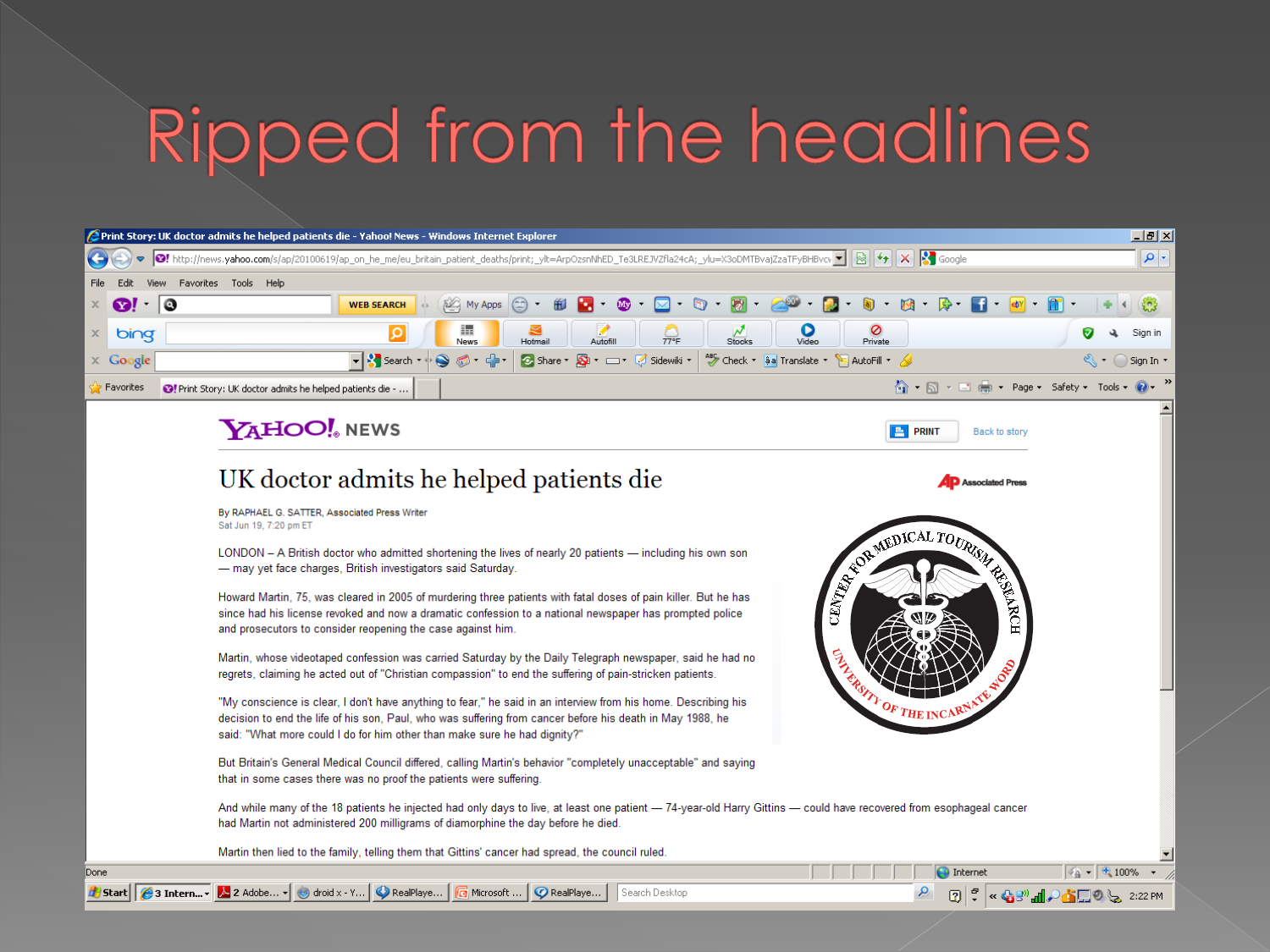## Agenda

Assisted Suicide Tourism (AST)

- Other types of Death Tourism
- **AST as Wish Fulfillment?**
- **Continuum of Medical Tourism Activities**
- **•** Dignitas- Previous Research
	- › History
	- › Procedures
	- › Statistics
	- **Comparison**
	- **Durkheim**
	- 2001-2004 Dignitas data
	- Comparison with suicide data from Europe/America
- Ethical Issues
- Summary/Conclusions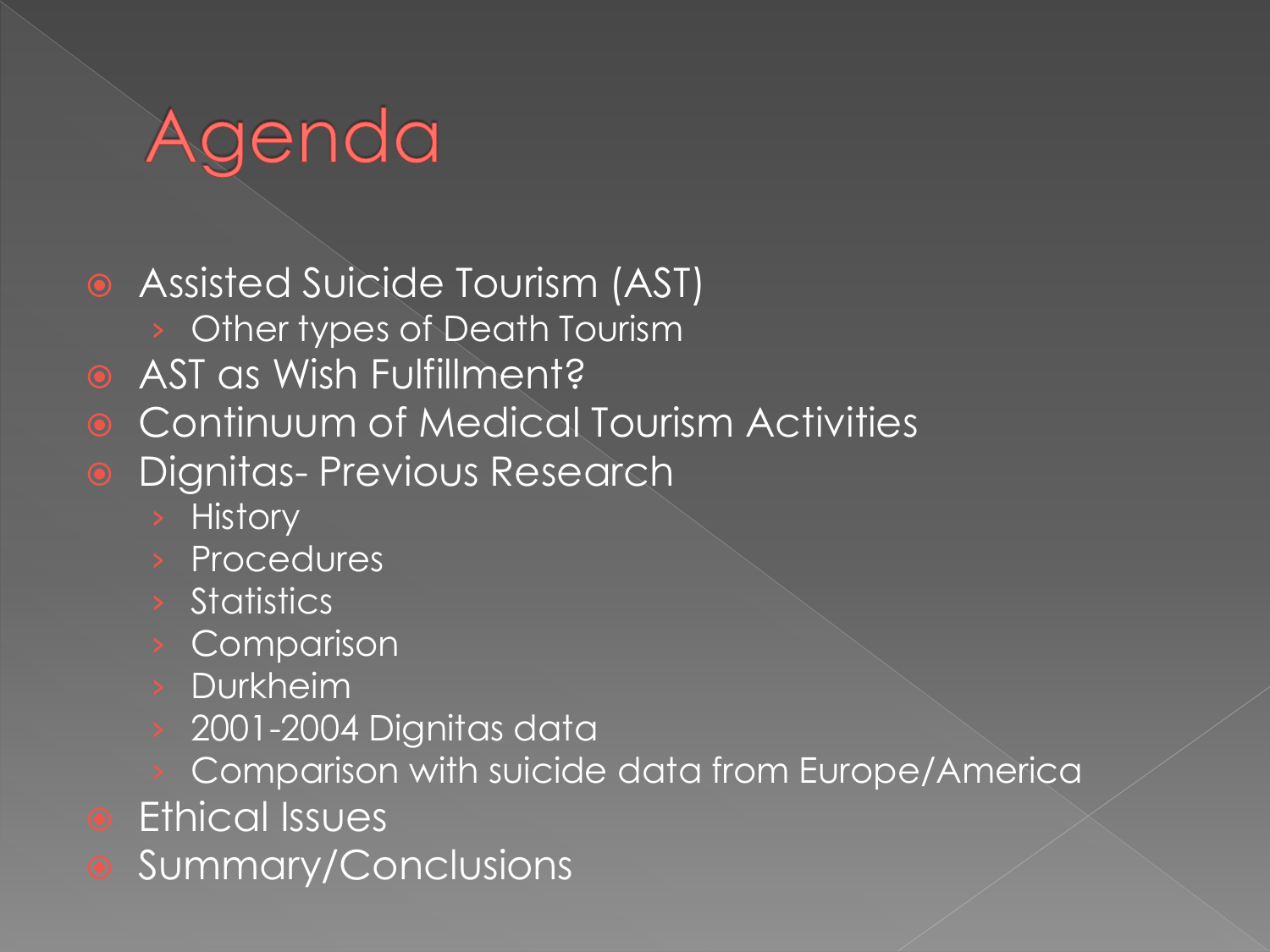### Assisted Suicide Tourism (AST)

### **•** Definition

- › Also called:
	- Death Tourism
	- **Suicide Tourism**
	- Doctor-Assisted Suicide Tourism

### Other types of Death Tourism

- › Travel to other locations for the purpose of death or suicide
	- Vacation Death
	- Travel Suicide
		- New York Buildings
		- Hawaiian Volcanoes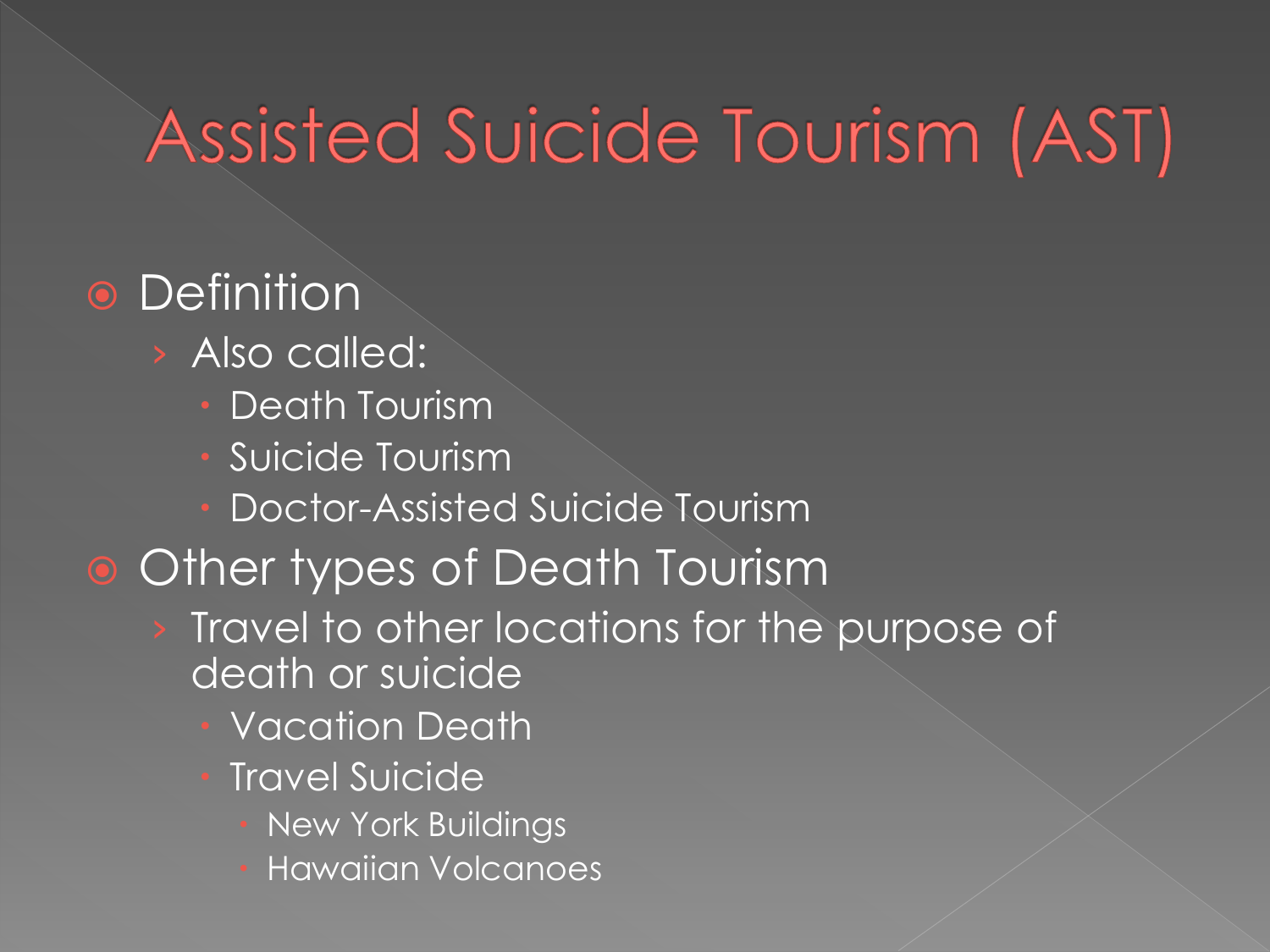

### $\circ$  [Joe vs. the Volcano](http://www.imdb.com/video/screenplay/vi798163225/)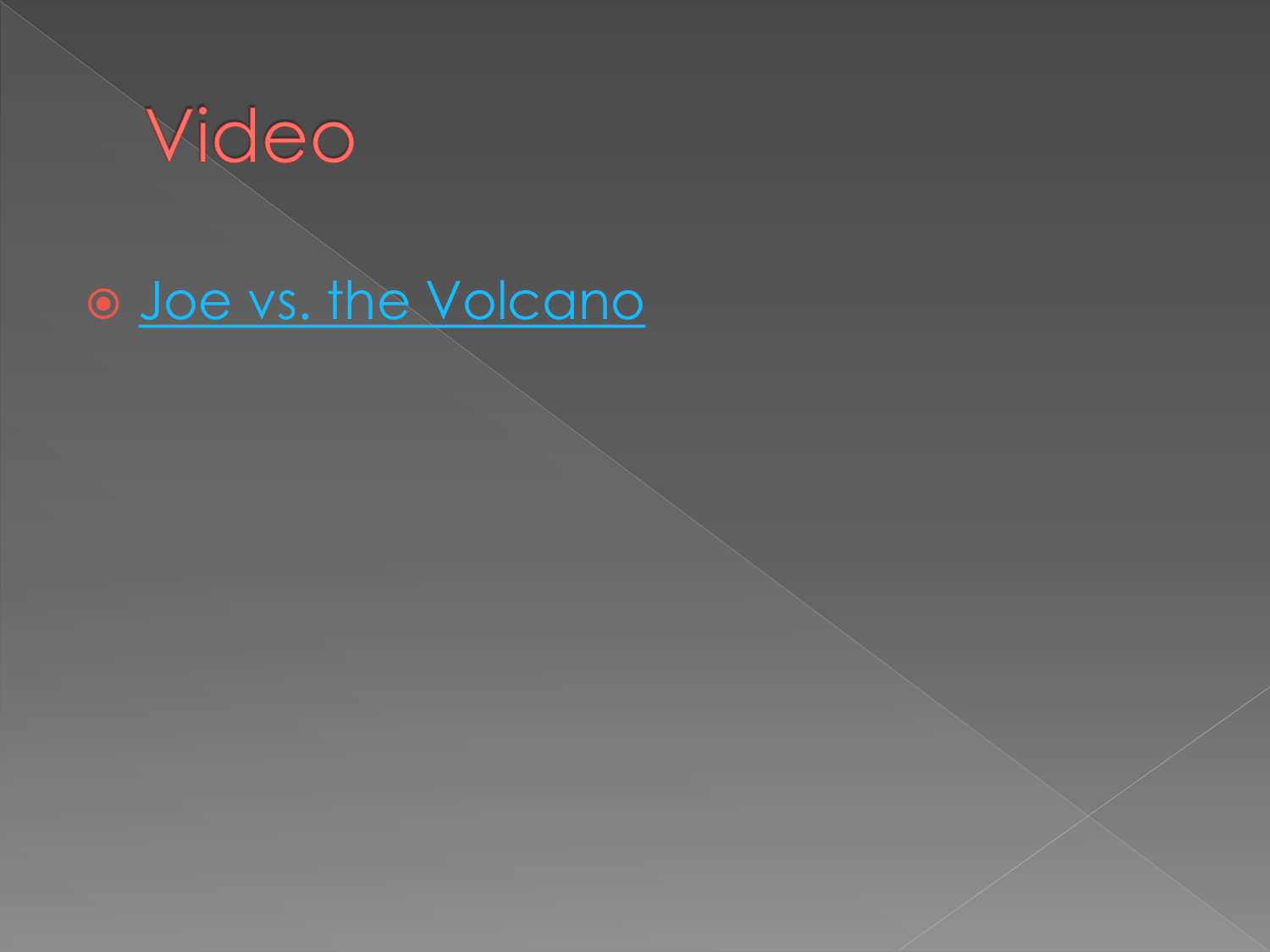### AST as Wish Fulfillment?

### Wish Fulfillment

- › Definition- Psychoanalytical Theory
- › Hendrick, I. : Suicide as wish fulfillment. Psychiatric Quarterly, 14: 30-42, January, 1940
- **How this relates to other Medical Tourism** activities
	- **Dental**
	- Cosmetic<sup>1</sup>
	- Health Tourism (Longevity or Anti-Aging)
	- Reproductive or Surrogacy Tourism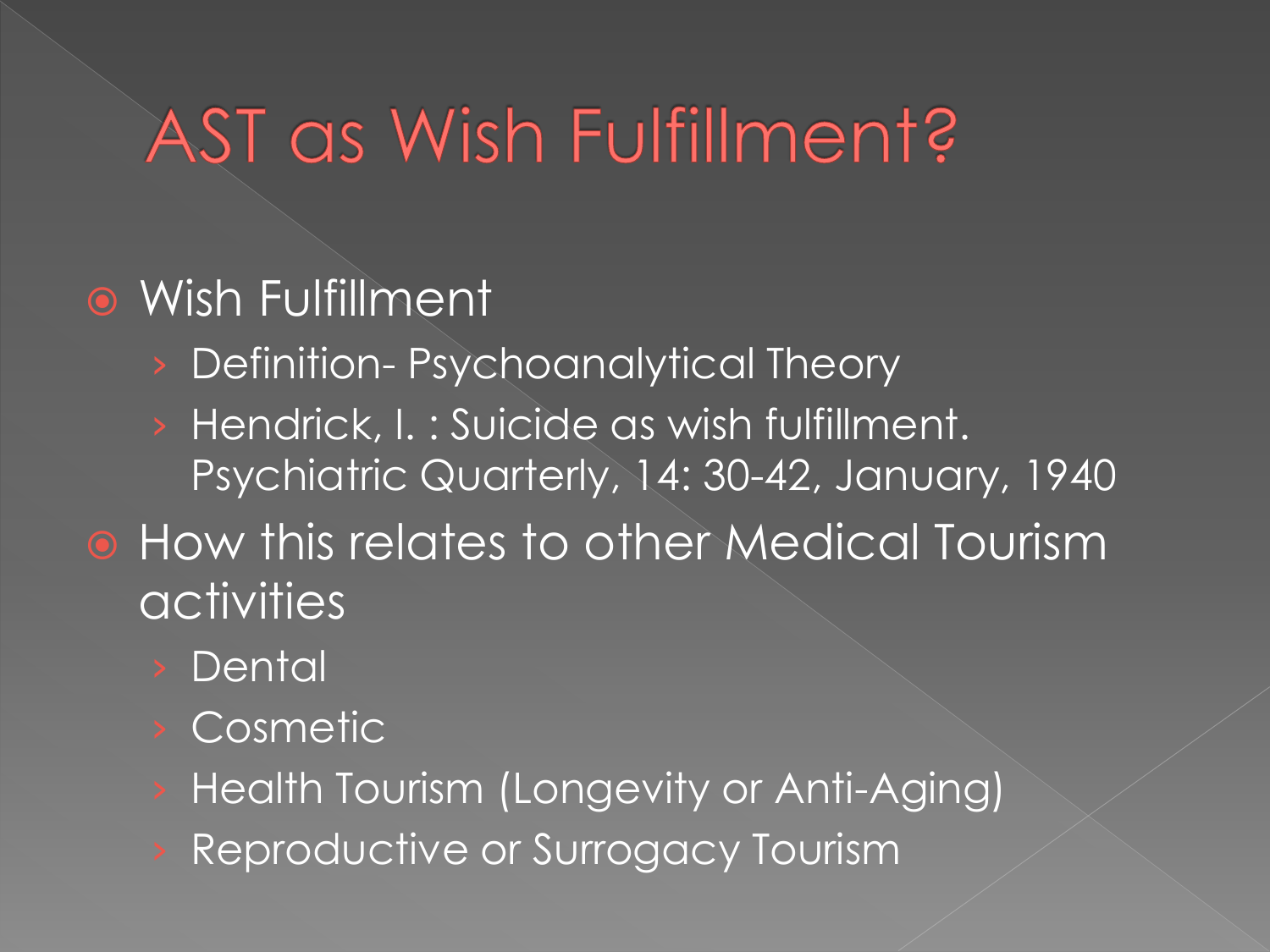A Continuum Of Medical **Tourism Activities** 

**• From Birth to Death** 

**Sex Tourism (Prostitution) Death Tourism (AST/Suicide)** Death Tourism (AST/Suicide) **Serial Killer Tourism Serial Killer Tourism** Cosmetic Surgery Tourism **Cosmetic Surgery Tourism Volunteer Tourism Ancestry Tourism Abortion Tourism<br>Surrogacy Tourism Reproductive Tourism Surrogacy Tourism Adoption Tourism Spa Tourism Health/Wellness Tourism** Medical/Dental Tourism **Medical/Dental Tourism Travel Suicide Travel SuicideRetirement Tourism Retirement Tourism Transplant Tourism Transplant Tourism**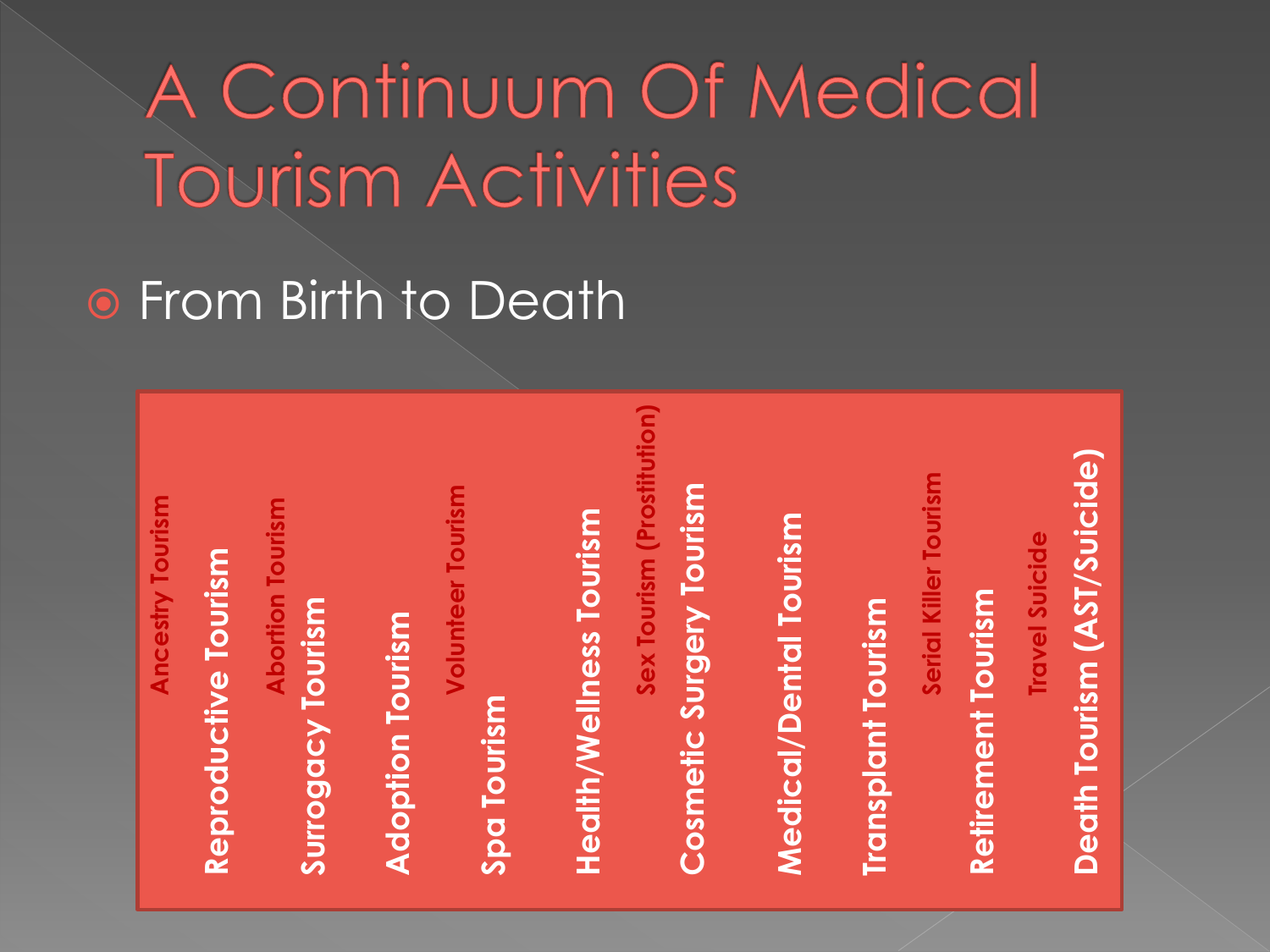## Dignitas-History

- **O** Located: **Zurich, Switzerland**
- **•** Founder: Ludwig Minelli in 1998
- Motto: "To live with dignity, to die with dignity"
- Law: Article 115 of Penal Code
- **•** Drug: Sodium pentobarbital
- Membership: 6,000
- Cost: \$10,500 USD
- Number: 1,046 at end of 2009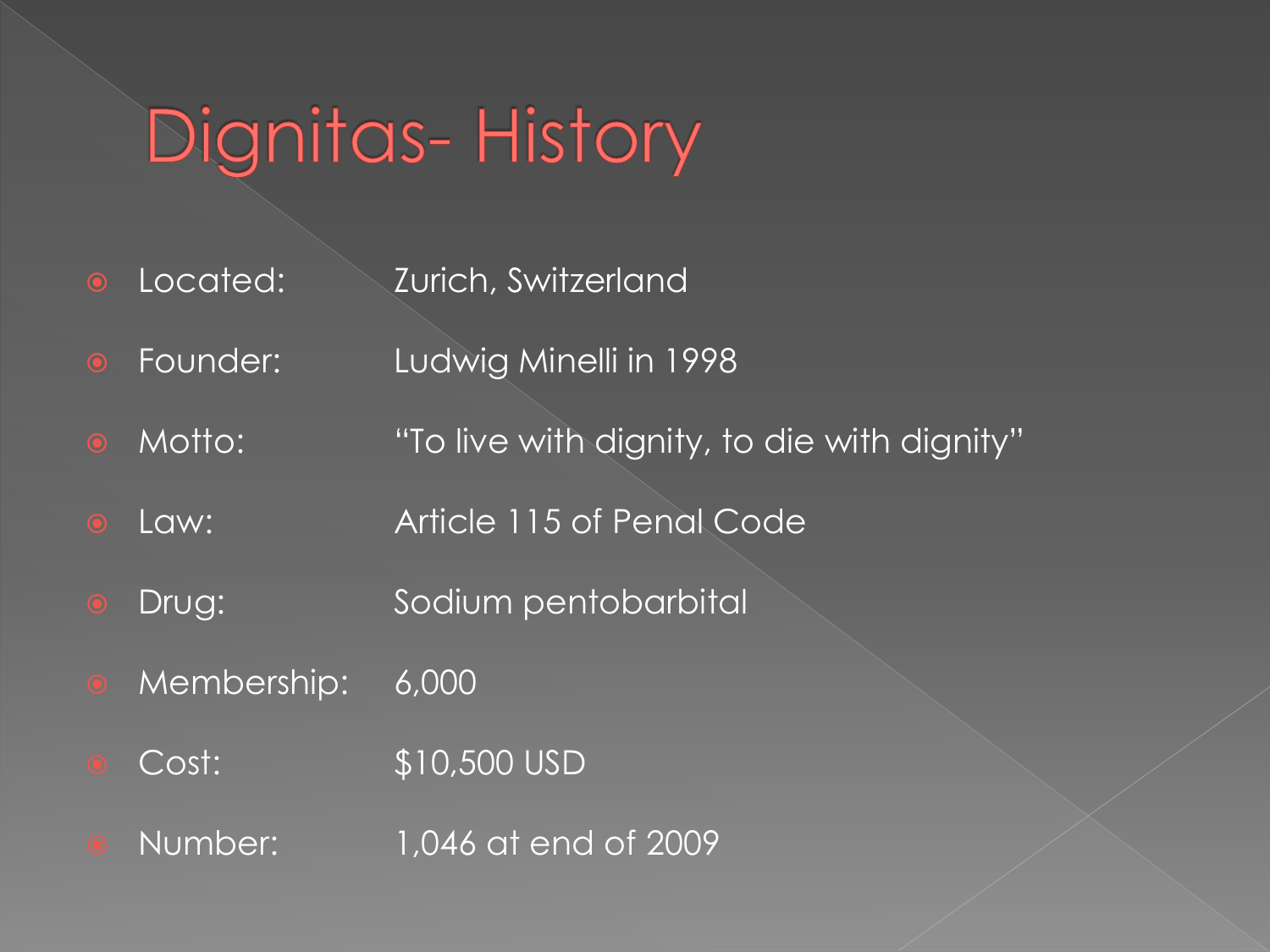

### **.** [Dignitas-](http://www.youtube.com/watch?v=pJwXNyAkM6E&feature=channel) [Craig Ewert](http://www.youtube.com/watch?v=pJwXNyAkM6E&feature=channel)

**• The Suicide Tourist, Frontline, PBS, Airdate:** March 2, 2010, Directed by John Zaritsky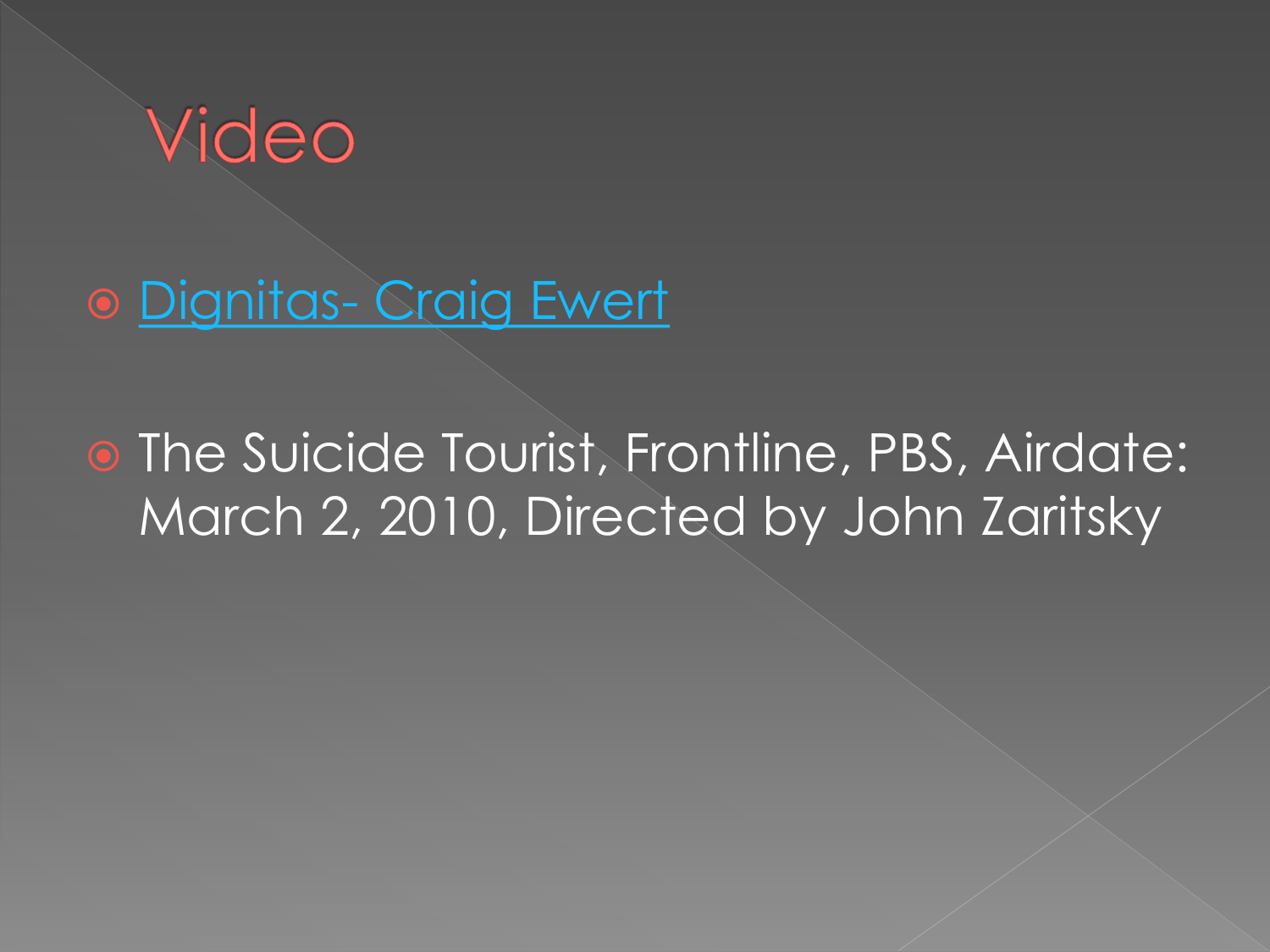## Dignitas-Procedures

#### **Dignitas Procedures:**

- Age 18+ to join
- **•** Initial contact- Dignitas replies
- Application goes back to Dignitas

#### **Requirements:**

- **•** Personal resume & statement
- Medical reports
	- **Diagnosis**
	- **State of Health**
	- **Prognosis**
	- **Treatment**
	- › Current medication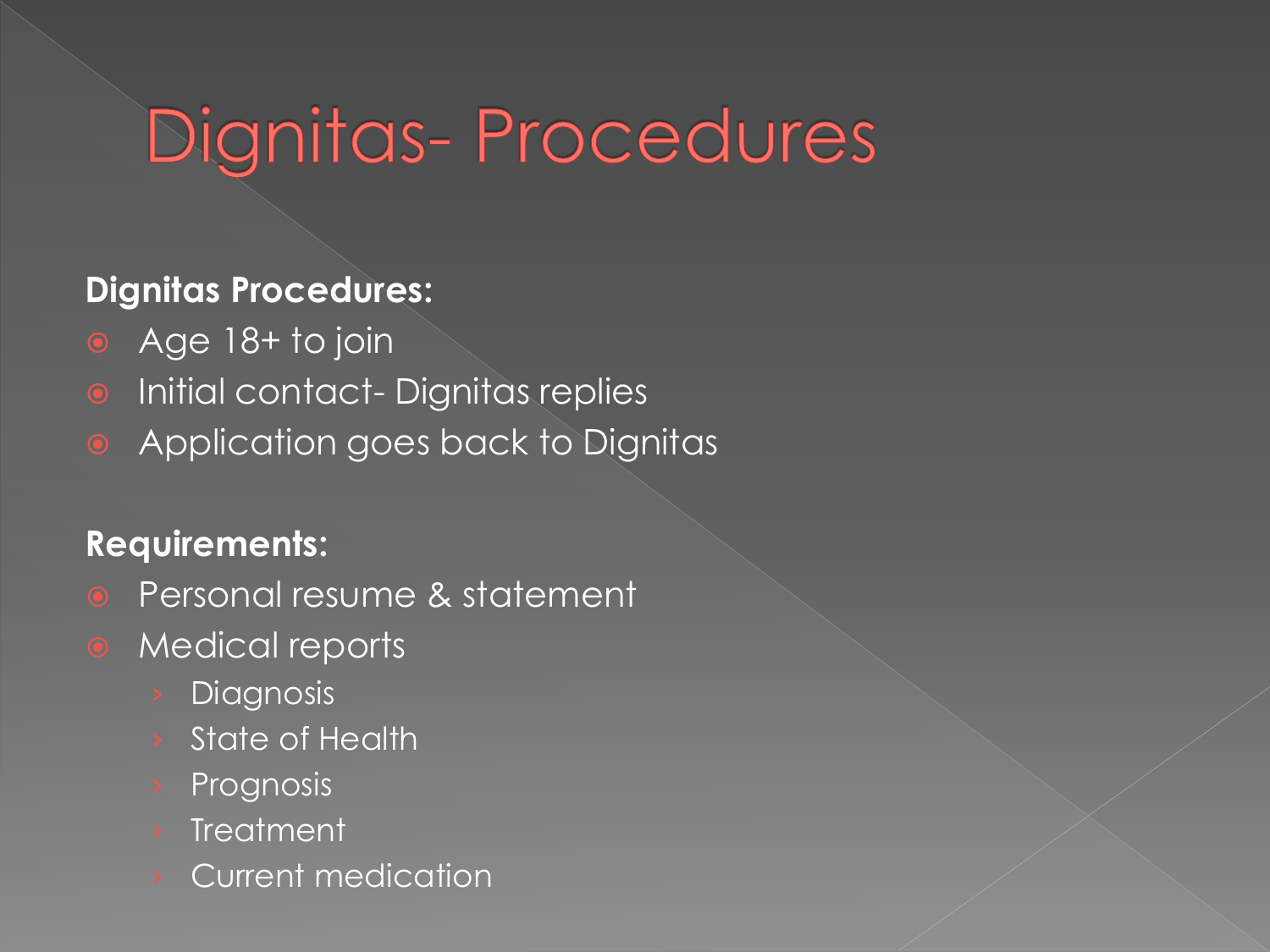# Dignitas-Procedures (cont.)

#### **Requirements (continued):**

- **•** Two physicians review, give "green light"
- Date set, bring documents
	- Passport
	- › Proof of residence
	- **Birth certificate**
	- › Partner's birth certificate
	- Marriage certificate
	- Divorce certificate
	- Data sheet for Swiss government

#### • Travel to Zurich

- Two meetings with physician
- Dignitas apartment
- Meet the volunteer
- Sign documents
- Drink anti-emetic solution
- Drink sodium pentobarbital

#### Swiss authorities arrive

- **Police**
- Prosecutor's office
- **Physician**

#### Arrangements for the body

- **Body returned home**
- **Cremated**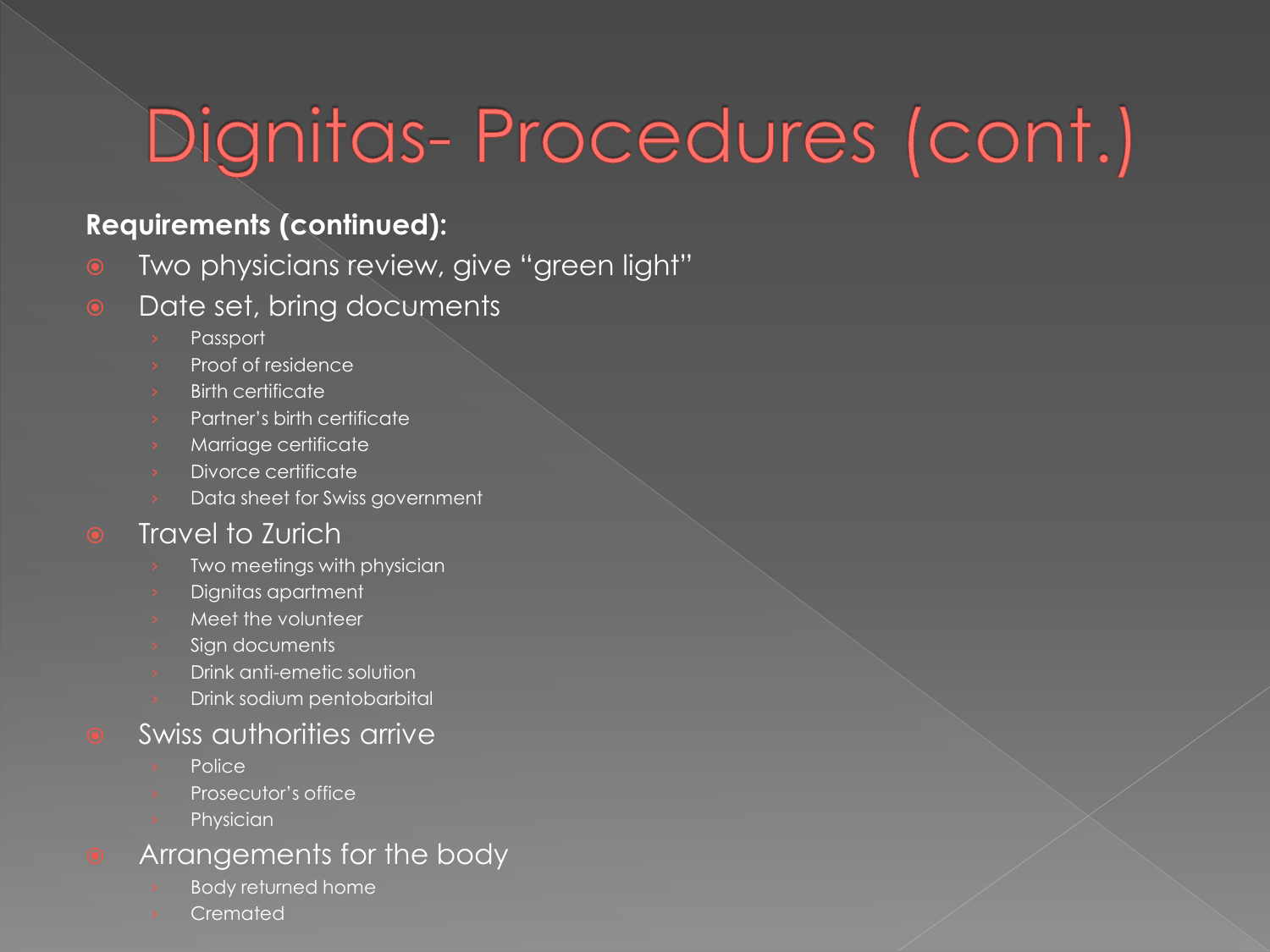### Dignitas-Statistics

#### **Data from Institute of Legal Medicine, University of Zurich, N=274 (2001-2004):**

- $\circ$  Sex: 64% female
- Age: 84% ages 45 84
- Average Age: 64.5
- Marital Status: 41 % married
- Origin: 91% non-Swiss residents
- **•** Diagnosis: 37% malignancy
- 31% neurological disease
- Type of Diagnosis: 79% fatal illness
- Duration of Membership: 88% < 1 year
- Place of Death: 95% Dignitas apartment
- Prescribing Physician: 93% Dignitas M.D.
- Mode of Administration: 91% oral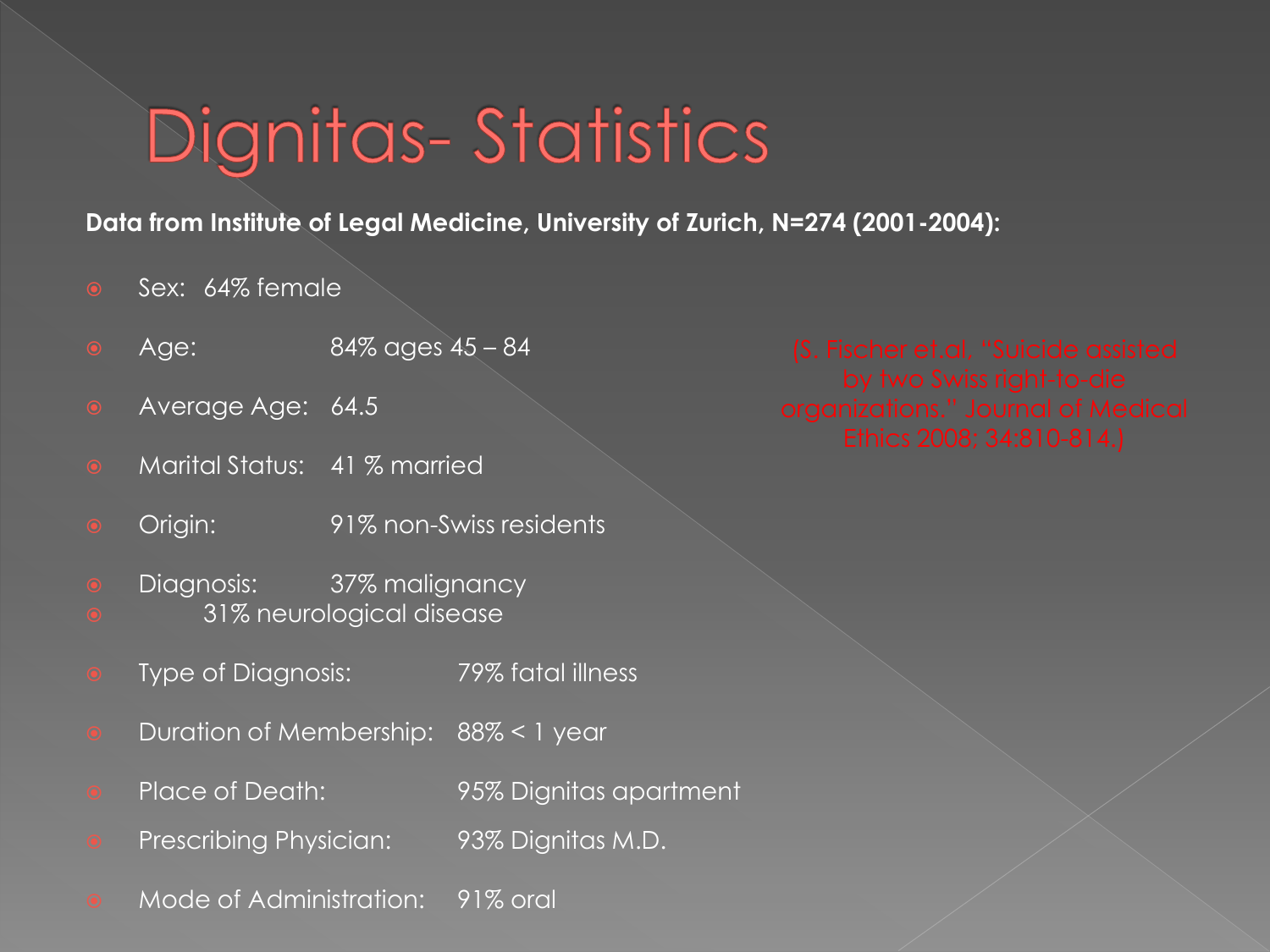## Dignitas-Comparison

#### **Emile Durkheim, Suicide (1897/1951)**

Childless couples Families

**Higher Rates Lower Rates** Men Women Women Men Women Momen Momen Momen Momen Momen Momen Momen Momen Momen Momen Momen Momen Momen Momen Older **Younger** Younger Urban Rural Rural Rural Rural Rural Rural Rural Rural Rural Rural Rural Rural Rural Rural Rural Rural Rural Rural Rural Rural Rural Rural Rural Rural Rural Rural Rural Rural Rural Rural Rural Rural Rural Rural Rural Rural Soldiers **Soldiers Civilians** Protestants **Catholics** Single Married Married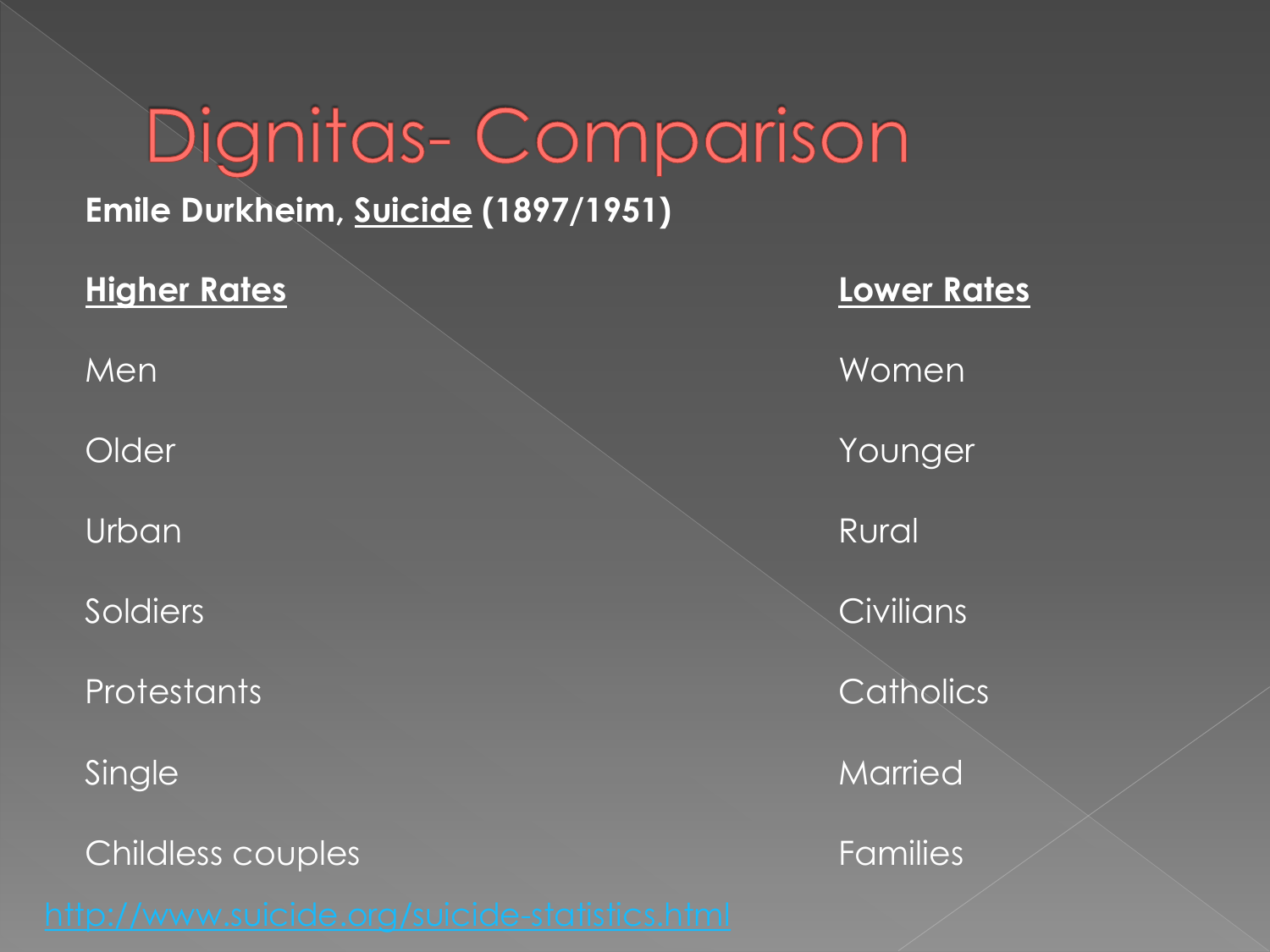### Dignitas-Durkheim

### **Emile Durkheim, Suicide (1897/1951)**

#### **Four Types of Suicide**

Low Egoistic Suicide Integration High Altruistic Suicide

Low Anomic Suicide

Regulation

High **Fatalistic Suicide** 

(George Ritzer, Sociological Theory, 8<sup>th</sup> edition, New York: McGraw Hill, 2011)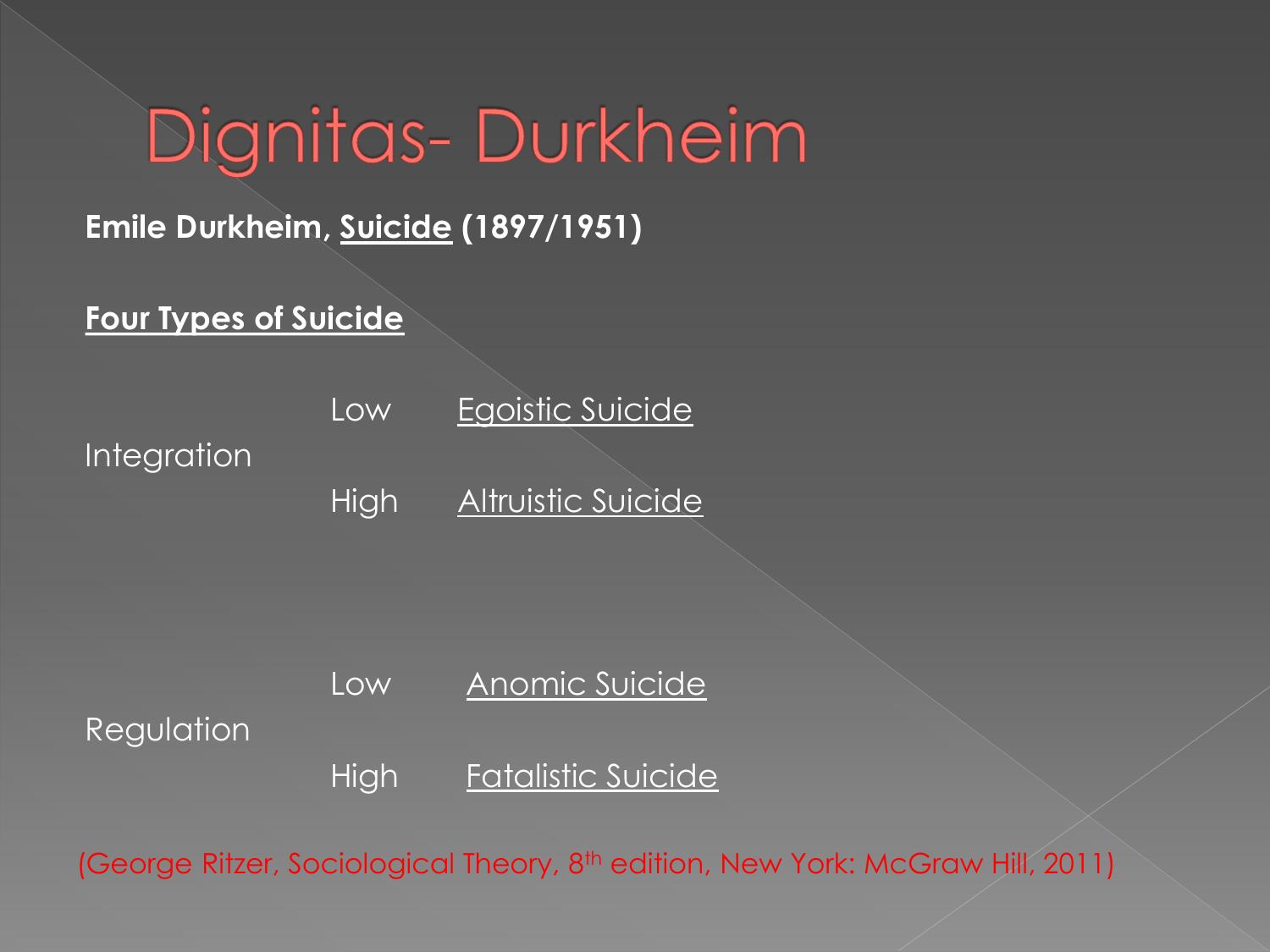### **Ethical Issues**

**•** Definition of:

**Terminal Disease** 

**Mental Health** 

 Technology/Globalization makes these opportunities more available



Just because we can… should we?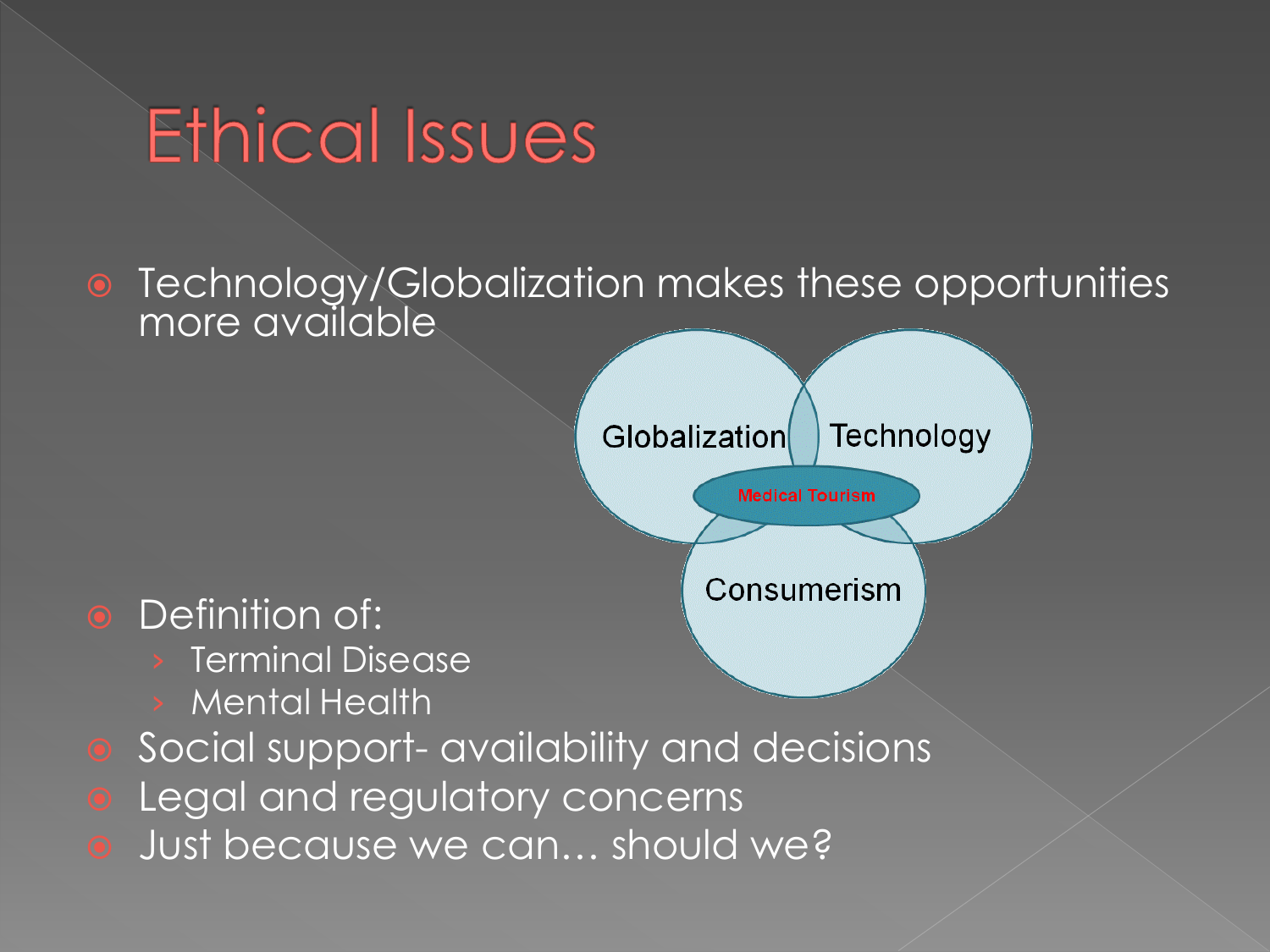### Summary/Conclusion

### Based on the research…

- › Medical Tourism as wish fulfillment
	- In a study of over 1,600 potential American medical travelers (5 point scale) by the CMTR-
		- **The use of medical tourism services will allow me to** achieve more:
			- Freedom to act (2.41)
			- · Knowledge (2.37)
			- Comfort in my life (2.30)
	- What does this ultimately mean?
- **•** Future trends
	- Legal/regulatory environment
- Policy suggestions?